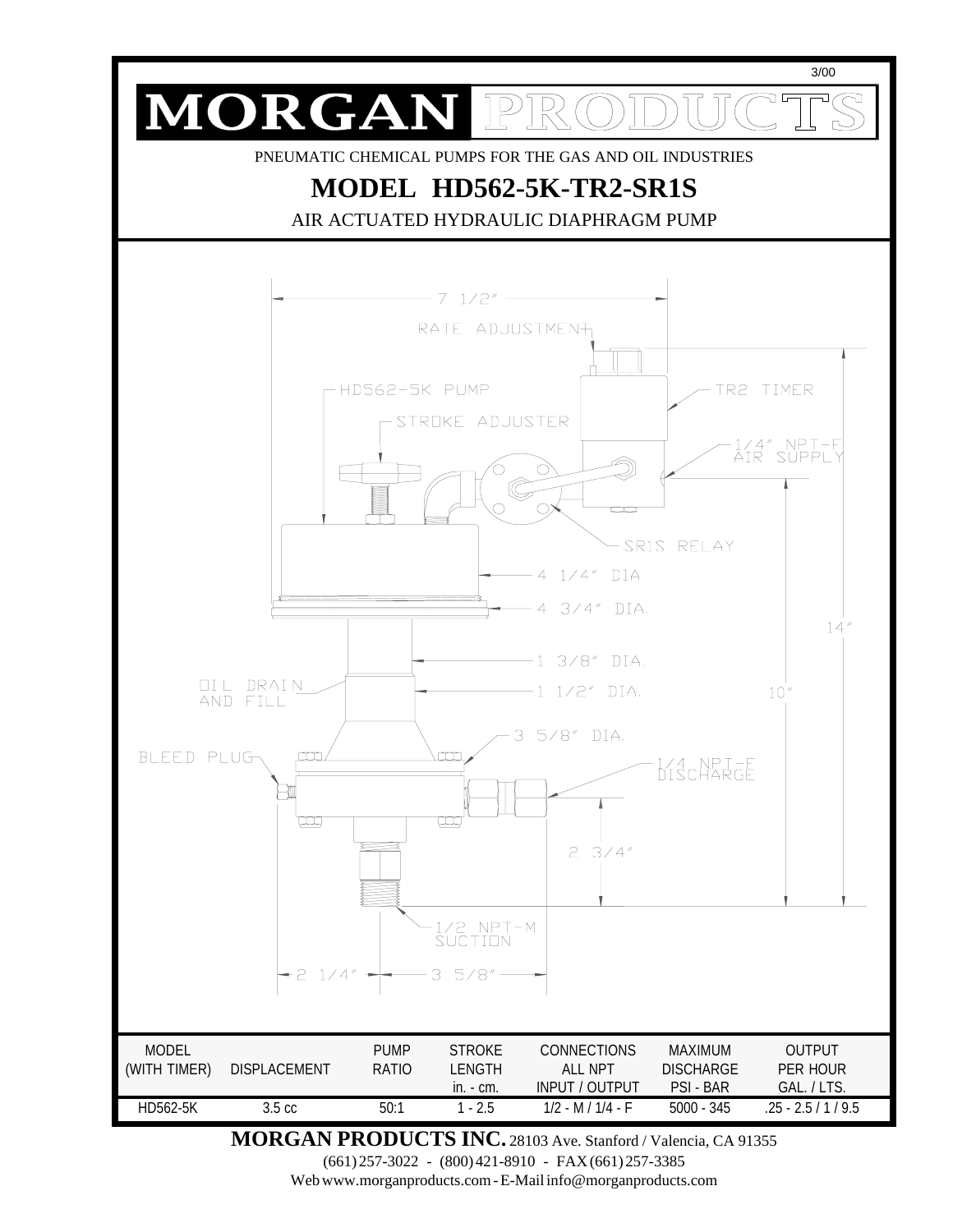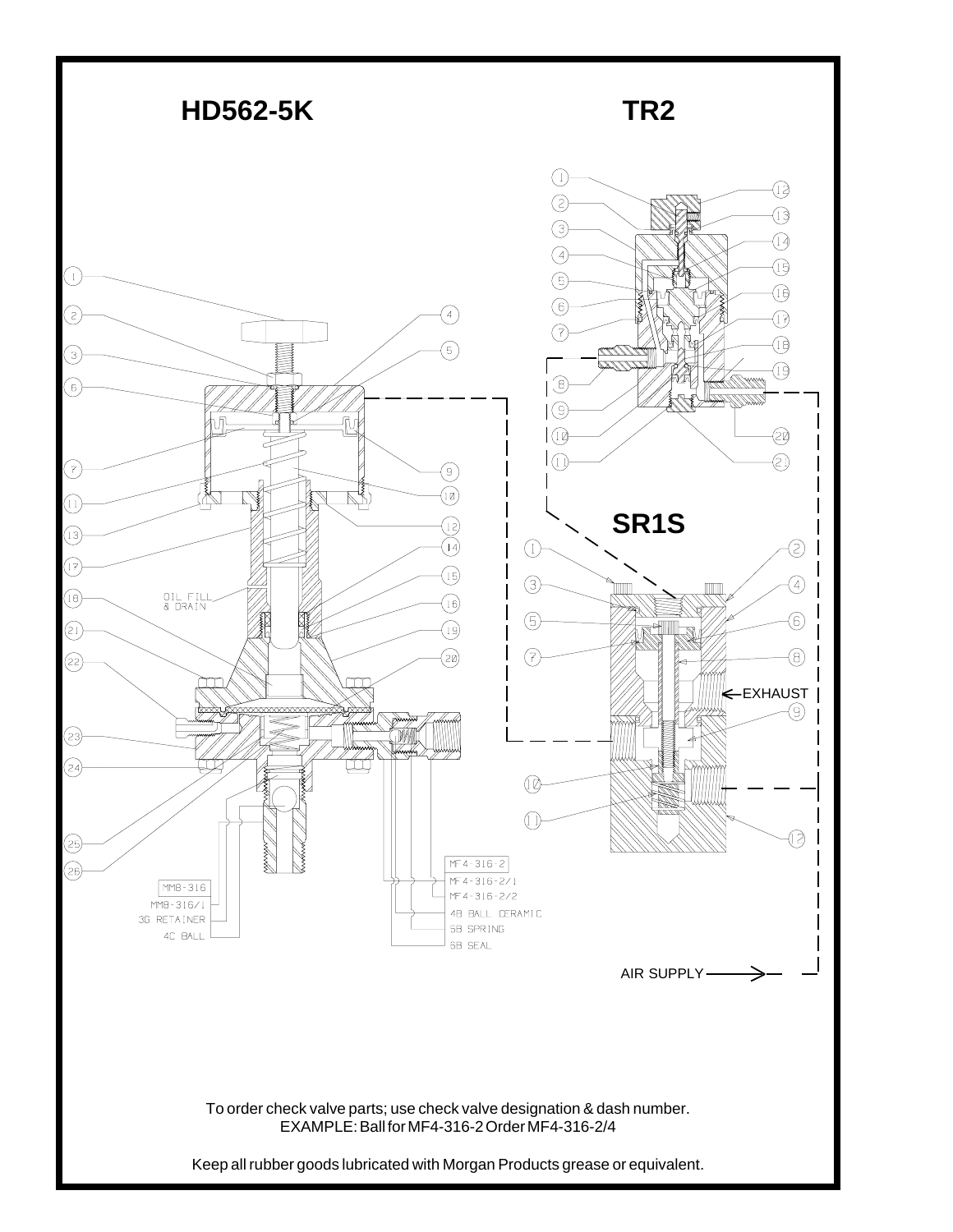#### **MODEL HD562-5K PARTS LIST**

|                | <b>NO NAME</b>        | PARTNO.    |                    |
|----------------|-----------------------|------------|--------------------|
| $\mathbf{1}$   | Stroke Adjuster       | HD312-1    |                    |
|                | Lock Nut              | $100 - 2$  |                    |
| $\frac{2}{3}$  | O-Ring Seal           | $100 - 3$  | $\star$            |
|                | Air Chamber           | 400-4      |                    |
| $\overline{5}$ | O-Ring Seal           | 100-11     | $\star$            |
| $\overline{6}$ | <b>Piston Locknut</b> | $100 - 7$  |                    |
| $\overline{7}$ | Piston                | 400-8      |                    |
| 9              | <b>Piston Seals</b>   | 400-9      | $\star$            |
| 10             | Plunger               | HD562-15   | $\star$            |
| 11             | <b>Return Spring</b>  | HD562-13   | $\star$            |
| 12             | Faceplate             | HD562-5K-6 |                    |
| 13             | Air Chamber Ring      | 400-5      |                    |
| 14             | Back Up Ring          | HD562-19   | $*$ +              |
| 15             | Pressure Seal         | HD562-20   | $\overline{\cdot}$ |
| 16             | O-Ring Seal           | 100-21     | ×                  |
| 17             | Oiler Housings        | HD562-14   |                    |
| 18             | Spring Cup            | HD312-35   |                    |
| 19             | Hydraulic Chamber     | HD562-29   |                    |
| 20             | Diaphragm             | HD562-32   | $\star$            |
| 21             | <b>Chamber Bolt</b>   | HD-5K-36   | (8)                |
|                | 22   Bleeder          | 125-22     |                    |
| 23             | Pressure Chamber      | HD562-23   |                    |
| 24             | Locknut               | HD-5K-37   | (8)                |
| 25             | Spring Cup            | HD562-35   |                    |
| 26             | Diaphragm Spring      | HD312-36   | $\overline{\ast}$  |
|                | 1oz. Grease           |            |                    |
|                | 1oz.Oil               | HD187-24   |                    |

\* = Included in Repair Kit

+ = Included in Seal Set

#### **MATERIAL SPECIFICATIONS**

| NAME                       | <b>STANDARD</b>              | <b>OPTION</b> |
|----------------------------|------------------------------|---------------|
| <b>Piston Seals</b>        | Buna - N                     | Viton         |
| Plunger                    | 17-4 SS                      |               |
| <b>Return Spring</b>       | <b>Teflon Coated Inconel</b> |               |
| Back Up Ring               | <b>PVC</b>                   |               |
| Pressure Seal              | Graphite Filled Teflon       |               |
| Diaphragm                  | Teflon Faced Buna-N          |               |
| <b>Chamber Bolt</b>        | 18-8 SS                      |               |
| Bleeder                    | 316 SS                       |               |
| Pressure Chamber           | 316 SS                       |               |
| Spring Cup                 | 316 SS                       |               |
| Diaphragm Spring           | Inconel                      |               |
| <b>Check Valve Bodies</b>  | 316 SS                       |               |
| <b>Check Valve Seals</b>   | Teflon                       |               |
| Check Valve Balls          | Ceramic                      |               |
| <b>Check Valve Springs</b> | Inconel                      |               |
| All Other Parts            | 303 or 304 SS                |               |

#### **MODEL TR2 PARTS LIST**

| $\overline{NO}$ | <b>NAME</b>           | PART NO.                                 | <b>MATERIAL</b> |
|-----------------|-----------------------|------------------------------------------|-----------------|
| 1               | <b>Metering Valve</b> | TR2-3                                    | 303 SS          |
| $\overline{2}$  | <b>Knob Spring</b>    | TR <sub>2</sub> -2                       | $302$ SS        |
| $\overline{3}$  | <b>Upper Body</b>     | $TR2-5$                                  | $303$ SS        |
| $\overline{4}$  | <b>Metering Seat</b>  | <b>TR2-6</b>                             | $18-8$ SS       |
| $\overline{5}$  | O-Ring                | $\overline{\ast}$<br>$TR2-13$            | <b>BUNA-N</b>   |
| $\overline{6}$  | <b>Upper Seal</b>     | <b>TR2-10</b>                            | <b>VITON</b>    |
| $\overline{7}$  | O-Ring                | TR2-14<br>*                              | <b>BUNA-N</b>   |
| $\overline{8}$  | 1/8" NPT Nipple       | TR2-22                                   | 303S            |
| 9               | Lower Body            | <b>TR2-8</b>                             | $303$ SS        |
| $\overline{10}$ | Poppet Seal           | $\overline{\ast}$<br>TR <sub>2</sub> -17 | <b>VITON</b>    |
| 11              | <b>Plug Seal</b>      | <b>TR2-18</b>                            | <b>BUNA-N</b>   |
| $\overline{12}$ | Knob                  | TR <sub>2-1</sub>                        | <b>PLASTIC</b>  |
| $\overline{13}$ | O-Ring                | $\overline{\ast}$<br><b>TR2-4</b>        | <b>BUNA-N</b>   |
| $\overline{14}$ | <b>Teflon Seal</b>    | $\overline{\ast}$<br>TR2-7               | <b>TEFLON</b>   |
| $\overline{15}$ | Piston                | <b>TR2-9</b>                             | <b>NYLON</b>    |
| $\overline{16}$ | <b>Middle Seal</b>    | $\star$<br><b>TR2-11</b>                 | <b>VITON</b>    |
| $\overline{17}$ | Lower Seal            | TR2-12                                   | <b>VITON</b>    |
| $\overline{18}$ | Poppet                | <b>TR2-15</b>                            | <b>PVC</b>      |
| 19              | Poppet O-Ring         | <b>TR2-16</b><br>$\star$                 | <b>VITON</b>    |
| $\overline{20}$ | 1/8 x 1//4 NPT Nipple | <b>TR2-21</b>                            | 303S            |
| $\overline{2}1$ | Plug                  | TR2-19                                   | $303$ SS        |
|                 | 1oz. Grease           | $\overline{\ast}$                        |                 |

 $*$  = Included in Repair Kit

#### **MODEL SR1S PARTS LIST**

| <b>NO</b>      | <b>NAME</b>             | PART NO.      | <b>MATERIAL</b> |
|----------------|-------------------------|---------------|-----------------|
|                | Cap Screw               | SR1S-1 (4)    | 18-8 SS         |
| $\overline{2}$ | Cap                     | <b>SR1S-2</b> | 303 SS          |
| 3              | O-Ring                  | SR1S-3 (2)*   | Buna-N          |
| 4              | <b>Upper Valve Body</b> | <b>SR1S-4</b> | 303-SS          |
| 5              | <b>Bolt</b>             | <b>SR1S-5</b> | 18-8 SS         |
| 6              | Drive Piston            | <b>SR1S-6</b> | 303 SS          |
| 7              | <b>Piston Seal</b>      | SR1S-7*       | Buna-N          |
| 8              | <b>Upper Shaft</b>      | <b>SR1S-9</b> | 304 SS          |
| 9              | Valve Seat              | SR1S-11*      | Buna-N & Alum.  |
| 10             | Lower Shaft             | SR1S-14       | 303 SS          |
| 11             | Spring                  | SR1S-15*      | 302 SS          |
| 12             | Lower Valve Body        | SR1S-16       | 303 SS          |

\* = Included in Repair Kit

## **REPAIR KITS AND SEAL SET**

| PART NO.             | <b>DESCRIPTION</b> | <b>MODEL</b>      |
|----------------------|--------------------|-------------------|
| HD562-5K-50          | REPAIR KIT         | HD562-5K          |
| HD562-48             | <b>SFAL SFT</b>    | AI I              |
| TR2-50               | REPAIR KIT         | TR2               |
| SR <sub>1</sub> S-50 | REPAIR KIT         | SR <sub>1</sub> S |